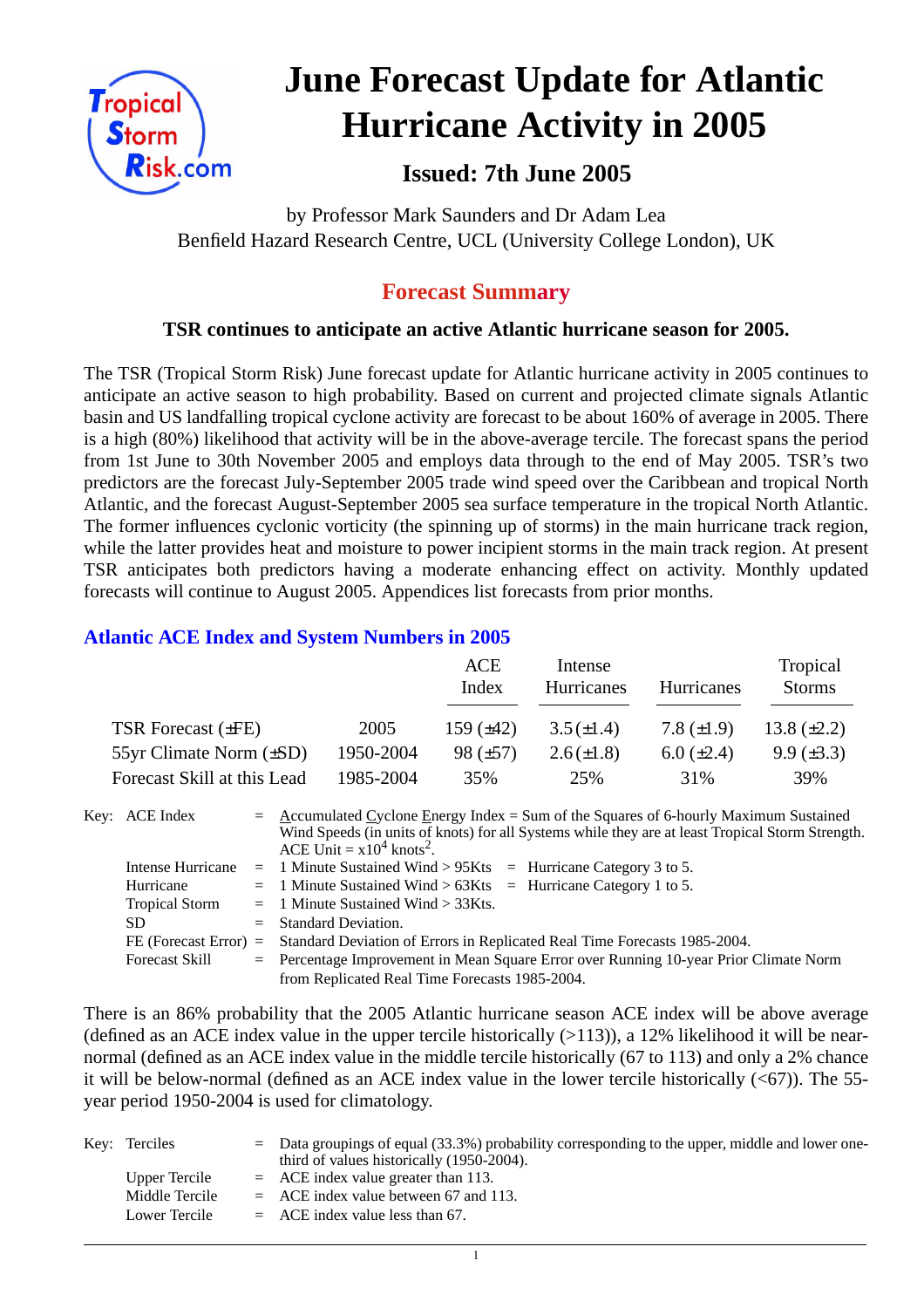#### **ACE Index & Numbers Forming in the MDR, Caribbean Sea and Gulf of Mexico in 2005**

|                              |           | ACE<br>Index    | Intense<br>Hurricanes | Hurricanes        | Tropical<br><b>Storms</b> |
|------------------------------|-----------|-----------------|-----------------------|-------------------|---------------------------|
| TSR Forecast $(\pm FE)$      | 2005      | 141 $(\pm 43)$  | $3.4(\pm 1.3)$        | $6.0 \ (\pm 1.9)$ | $10.0 (\pm 2.3)$          |
| 55yr Climate Norm $(\pm SD)$ | 1950-2004 | $76 \ (\pm 58)$ | $2.3(\pm 1.8)$        | 4.2 $(\pm 2.4)$   | $6.9 \ (\pm 3.2)$         |
| Forecast Skill at this Lead  | 1985-2004 | 38%             | 34%                   | 46%               | 49%                       |

The Atlantic hurricane Main Development Region (MDR) is the region  $10^{\circ}N - 20^{\circ}N$ ,  $20^{\circ}W - 60^{\circ}W$ between the Cape Verde Islands and the Caribbean Lesser Antilles. A storm is defined as having formed within this region if it reached at least tropical depression status while in the area.

There is an 88% probability that in 2005 the MDR, Caribbean Sea and Gulf of Mexico ACE index will be above average (defined as an ACE index value in the upper tercile historically (>91)), a 11% likelihood it will be near-normal (defined as an ACE index value in the middle tercile historically (35 to 91) and only a 1% chance it will be below-normal (defined as an ACE index value in the lower tercile historically (<35)). The 55-year period 1950-2004 is used for climatology.

## **USA Landfalling ACE Index and Numbers in 2005**

|                             |           | <b>ACE</b><br>Index | <b>Hurricanes</b> | Tropical<br><b>Storms</b> |
|-----------------------------|-----------|---------------------|-------------------|---------------------------|
| TSR Forecast $(\pm FE)$     | 2005      | 3.6 $(\pm 1.9)$     | $2.0 \ (\pm 1.6)$ | 4.2 $(\pm 2.1)$           |
| Average $(\pm SD)$          | 1950-2004 | $2.3 \ (\pm 2.1)$   | $1.5 \ (\pm 1.3)$ | 3.1 $(\pm 2.0)$           |
| Forecast Skill at this Lead | 1985-2004 | 19%                 | 19%               | 8%                        |

| Key: ACE Index           | $=$ Accumulated Cyclone Energy Index $=$ Sum of the Squares of hourly Maximum     |
|--------------------------|-----------------------------------------------------------------------------------|
|                          | Sustained Wind Speeds (in units of knots) for all Systems while they are at least |
|                          | Tropical Storm Strength and over the USA Mainland (reduced by a factor of 6).     |
|                          | ACE Unit = $x10^4$ knots <sup>2</sup> .                                           |
| Landfall Strike Category | $=$ Maximum 1 Minute Sustained Wind of Storm Directly Striking Land.              |
| USA Mainland             | $=$ Brownsville (Texas) to Maine.                                                 |

USA landfalling intense hurricanes are not forecast since we have no skill at any lead.

There is a 70% probability that in 2005 the USA landfalling ACE index will be above average (defined as a USA ACE index value in the upper tercile historically (>2.63)), a 21% likelihood it will be near-normal (defined as a USA ACE index value in the middle tercile historically (1.14 to 2.63) and only a 9% chance it will be below-normal (defined as a USA ACE index value in the lower tercile historically (<1.14)). The 55-year period 1950-2004 is used for climatology.

#### **Caribbean Lesser Antilles Landfalling Numbers in 2005**

|                              |                                                                                                                                                                                                                                                                                                                             | <b>ACE</b><br>Index | Intense<br>Hurricanes | <b>Hurricanes</b> | Tropical<br><b>Storms</b> |  |
|------------------------------|-----------------------------------------------------------------------------------------------------------------------------------------------------------------------------------------------------------------------------------------------------------------------------------------------------------------------------|---------------------|-----------------------|-------------------|---------------------------|--|
| <b>TSR Forecast (±FE)</b>    | 2005                                                                                                                                                                                                                                                                                                                        | $2.9 \ (\pm 2.0)$   | $0.4~(\pm 0.4)$       | $0.8 (\pm 0.6)$   | $1.8 (\pm 0.9)$           |  |
| 55yr Climate Norm $(\pm SD)$ | 1950-2004                                                                                                                                                                                                                                                                                                                   | $1.4 \ (\pm 2.1)$   | $0.3 \ (\pm 0.5)$     | $0.5 \ (\pm 0.7)$ | $1.1 (\pm 1.1)$           |  |
| Forecast Skill at this Lead  | 1985-2004                                                                                                                                                                                                                                                                                                                   | 23%                 | 19%                   | 30%               | 21%                       |  |
| Key: ACE Index               | $=$ Accumulated Cyclone Energy Index = Sum of the Squares of hourly Maximum<br>Sustained Wind Speeds (in units of knots) for all Systems while they are at least<br>Tropical Storm Strength and within the boxed region $(10^0N-18^0N, 60^0W-63^0W)$<br>(reduced by a factor of 6). ACE Unit = $x10^4$ knots <sup>2</sup> . |                     |                       |                   |                           |  |

|                 | Landfall Strike Category = Maximum 1 Minute Sustained Wind of Storm Directly Striking Land. |
|-----------------|---------------------------------------------------------------------------------------------|
| Lesser Antilles | $=$ Island Arc from Anguilla to Trinidad Inclusive.                                         |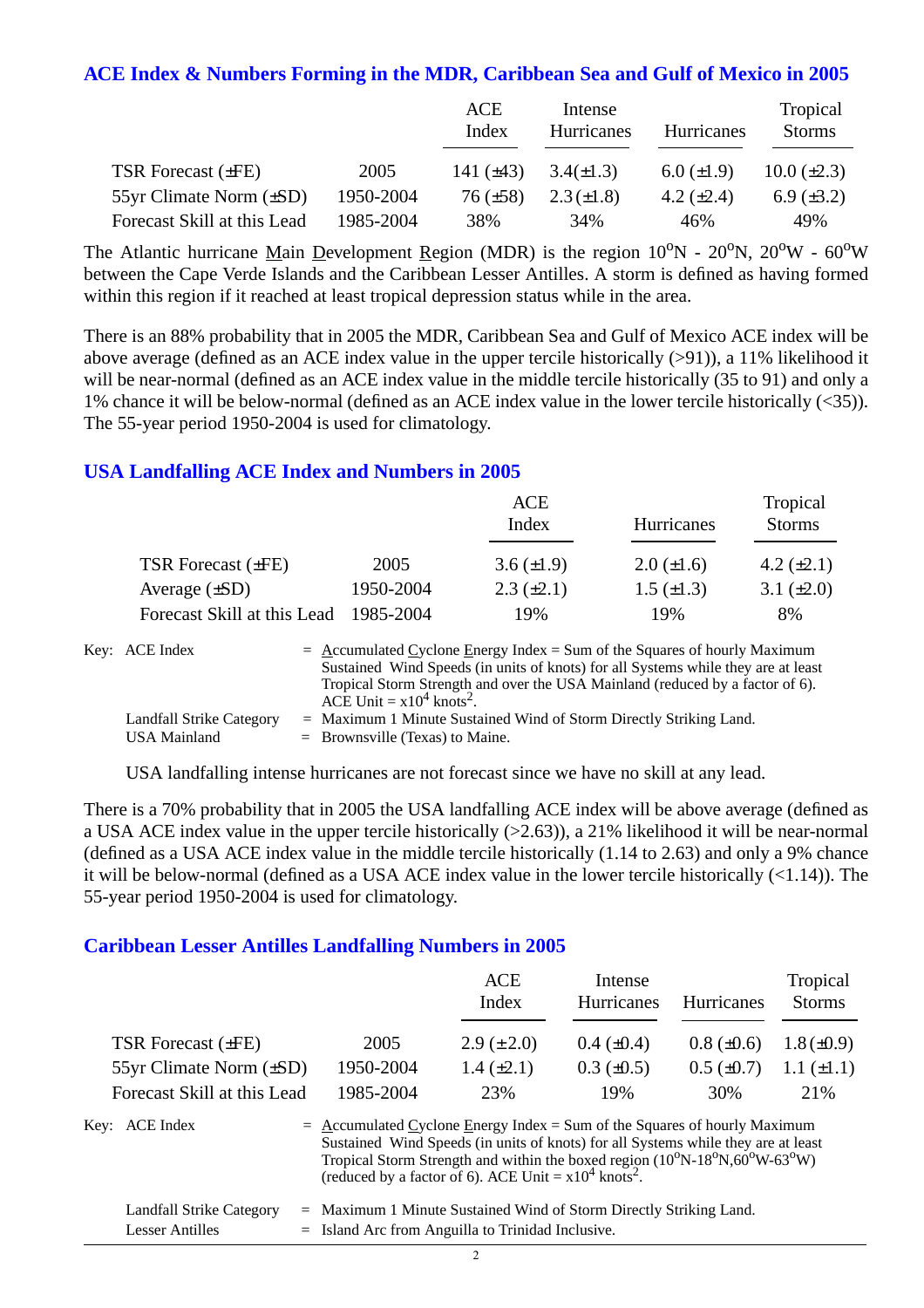## **Key Predictors for 2005**

The key factors behind the TSR forecast for an above-average hurricane season in 2005 are the anticipated moderate enhancing effect of July-September forecast trade winds at 925mb height over the Caribbean Sea and tropical North Atlantic region  $(7.5^{\circ}N - 17.5^{\circ}N, 30^{\circ}W - 100^{\circ}W)$ , and of August-September forecast sea surface temperature for the Atlantic MDR  $(10^{\circ}N - 20^{\circ}N, 20^{\circ}W - 60^{\circ}W)$ . The current forecast anomalies (1975-2004 climatology) for these predictors are  $0.52\pm0.53$  ms<sup>-1</sup> (down slightly from last month's value of  $0.56 \pm 0.60$  ms<sup>-1</sup>) and  $0.43 \pm 0.22$ <sup>o</sup>C (up from last month's value of  $0.35\pm0.24$ <sup>o</sup>C). The forecast skills (1985-2004) for these predictors at this lead are 58% and 45% respectively.

## **Further Information and Next Forecast**

Further information about TSR forecasts, verifications and hindcast skill as a function of lead time may be obtained from the TSR web site *http://tropicalstormrisk.com*. The next TSR monthly forecast update for the 2005 Atlantic hurricane season will be issued on the 5th July 2005.

## **Appendix - Predictions from Previous Months**

| <b>Atlantic ACE Index and System Numbers 2005</b> |                     |                                    |                   |                              |                   |  |
|---------------------------------------------------|---------------------|------------------------------------|-------------------|------------------------------|-------------------|--|
|                                                   | <b>ACE</b><br>Index | Named<br>Tropical<br><b>Storms</b> | Hurricanes        | Intense<br><b>Hurricanes</b> |                   |  |
| Average Number (±SD) (1950-2004)                  |                     | $95 (\pm 54)$                      | $9.9 \ (\pm 3.3)$ | $6.0 (\pm 2.3)$              | $2.5 \ (\pm 1.9)$ |  |
|                                                   | 7 Jun 2005          | 159 $(\pm 42)$                     | 13.8 $(\pm 2.2)$  | 7.8 $(\pm 1.9)$              | 3.5 $(\pm 1.4)$   |  |
|                                                   | 5 May 2005          | 158 $(\pm 44)$                     | 13.9 $(\pm 2.6)$  | 7.8 $(\pm 2.1)$              | 3.6 $(\pm 1.4)$   |  |
| <b>TSR Forecasts (±FE)</b>                        | 5 Apr 2005          | 155 $(\pm 50)$                     | 13.9 $(\pm 2.9)$  | 7.8 $(\pm 2.1)$              | 3.6 $(\pm 1.5)$   |  |
|                                                   | 7 Mar 2005          | $156 (\pm 52)$                     | 14.0 $(\pm 3.2)$  | 7.9 $(\pm 2.3)$              | 3.6 $(\pm 1.6)$   |  |
|                                                   | 9 Feb 2005          | 151 $(\pm 53)$                     | 13.6 $(\pm 3.3)$  | $7.7 (\pm 2.3)$              | 3.5 $(\pm 1.6)$   |  |
|                                                   | 5 Jan 2005          | 157 $(\pm 56)$                     | 13.9 $(\pm 3.5)$  | 7.8 $(\pm 2.4)$              | 3.6 $(\pm 1.6)$   |  |
|                                                   | 10 Dec 2004         | 145 $(\pm 56)$                     | 13.4 $(\pm 3.6)$  | 7.5 $(\pm 2.5)$              | $3.4 (\pm 1.6)$   |  |
|                                                   | 31 May 2005         |                                    | 15                | 8                            | 4                 |  |
| <b>Gray Forecasts</b>                             | 1 Apr 2005          |                                    | 13                | $\tau$                       | 3                 |  |
|                                                   | 3 Dec 2004          |                                    | 11                | 6                            | 3                 |  |
| <b>NOAA</b> Forecast                              | 16 May 2005         | 105-166                            | $12 - 15$         | $7-9$                        | $3 - 5$           |  |
| Meteorological Insti-<br>tute, Cuba Forecast      | 2 May 2005          |                                    | 13                | 7                            |                   |  |

#### **1. Atlantic ACE Index and System Numbers**